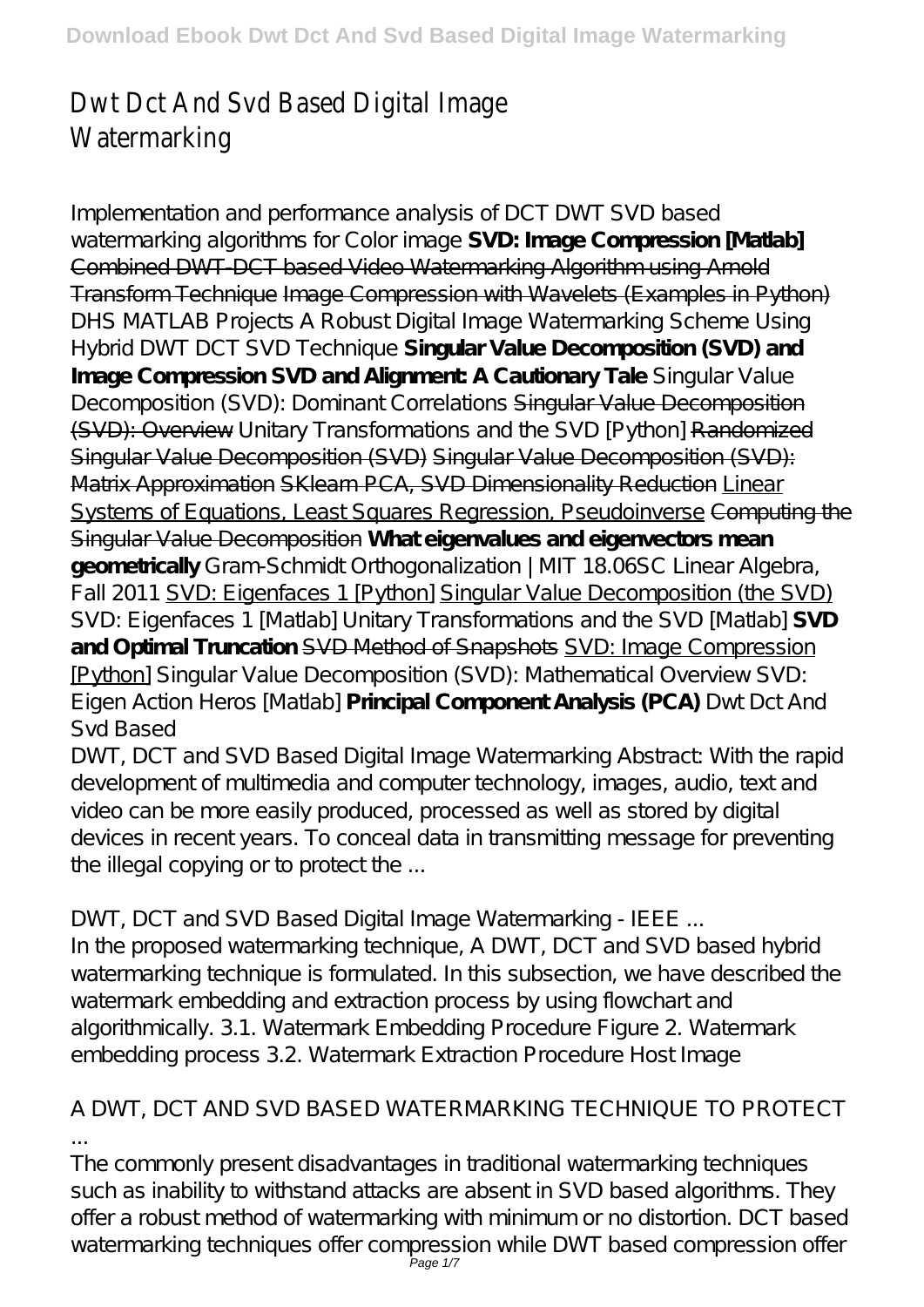scalability.

DWT-DCT-SVD based watermarking - IEEE Conference Publication In this article, a new DWT-SVD and DCT with Arnold Cat Map encryption based robust and blind watermarking scheme is proposed for copyright protection. The proposed scheme solves the most frequently occurring watermarking security problems in Singular Value Decomposition (SVD) based schemes which are unauthorized reading and false-positive detection.

DWT-SVD and DCT based robust and blind watermarking scheme ... In this present work the entire video of IVUS is split into frames and application of Discrete Wavelet Transformation (DWT), Discrete Cosine Transformation (DCT) followed by Singular Value...

(PDF) DWT-DCT-SVD based intravascular ultrasound video ... DCT based watermarking techniques offer compression while DWT based compression offer scalability. Thus all the three desirable properties can be utilized to create a new robust watermarking...

DWT-DCT-SVD based watermarking - researchgate.net The method used is based on three different sub algorithms: Sub algorithm 1: DCT coefficients is applied in the D sub layer of the host image. Sub-algorithm 2: Singular Value Decomposition (SVD) is applied in the A sub- layer of the host image.

ADAPTIVE WATERMARKING BASED ON DWT/DCT/SVD

In this paper, an algorithm for multiple watermarking based on discrete wavelet transforms (DWT), discrete cosine transform (DCT) and singular value decomp For identity authentication purpose, the proposed method uses three watermarks in the form of medical Lump image watermark, the doctor signature/identification code and diagnostic information of the patient as the text watermarks.

A proposed secure multiple watermarking technique based on ...

A DWT- and SVD-based watermarking scheme has been reported by Li and Zhu, in which the method utilizes Zernike moments and invariant centroid to estimate the geometric distortions such as flipping, translation, scaling, rotation, and RST. Then, the attacked image is recovered to extract the watermark.

A robust image watermarking method based on DWT, DCT, and ... DWT (Discrete Wavelet Transform) Discrete Wavelet transform (DWT) is a mathematical tool for hierarchically decomposing an image. It decomposes a signal into a set of basis functions, called wavelets. Its multi-resolution analysis (MRA) analyzes the signal at different frequencies giving different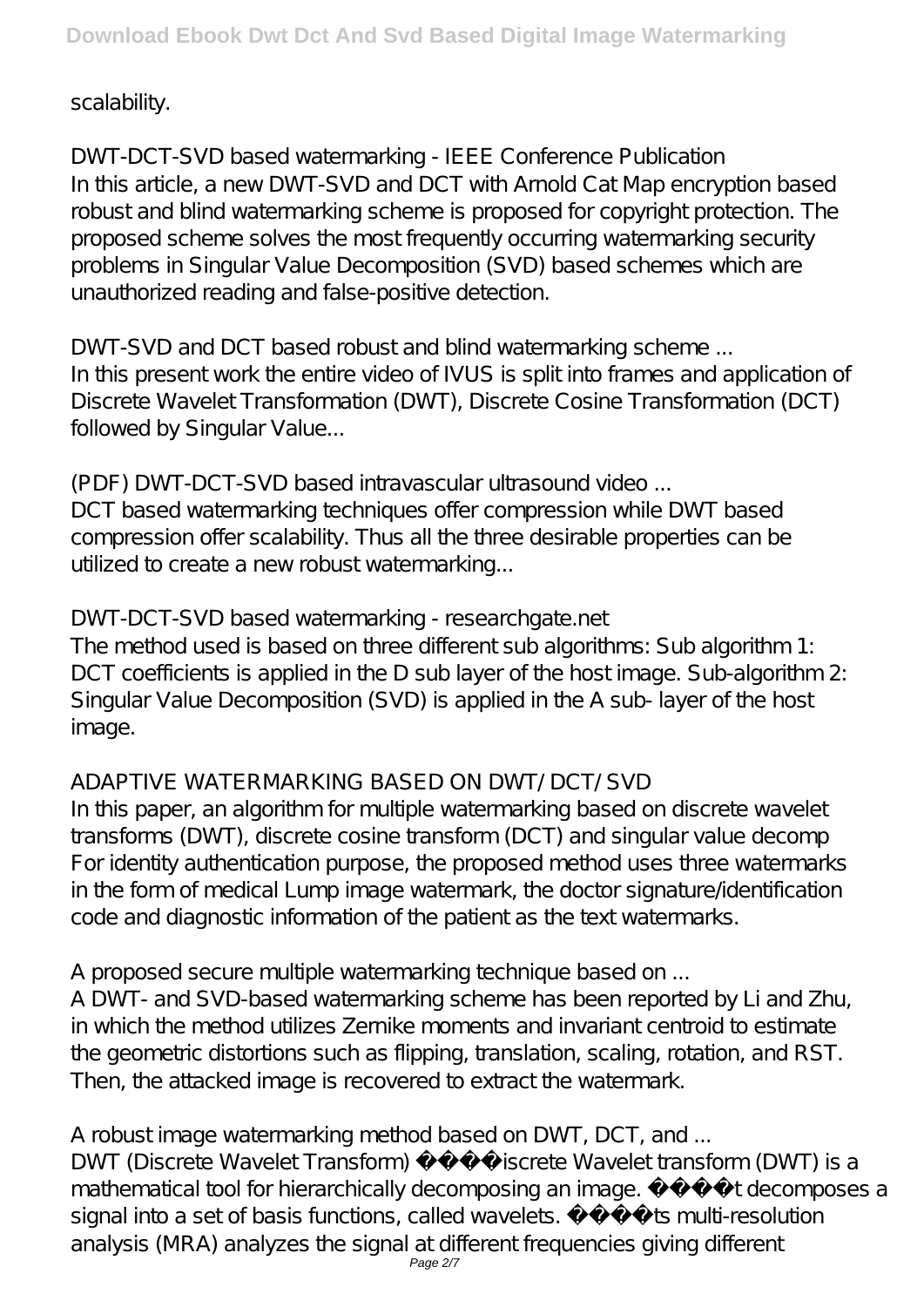resolutions. The DWT splits the signal into high and low frequency parts.

## Digital Watermarking using DWT-SVD

We have proposed a DWT-SVD based non-blind watermarking scheme. The SVD is an efficient tool for watermarking in the DWT domain. To embed the watermark into cover image the scaling factor is chosen from a wide range of values for all subbands. The same watermark is embedded into four subbands which is

An Efficient Color Image Watermarking Scheme Using Dwt and SVD In this paper a DCT DWT SVD based blind watermarking technique has been used for embedding watermark. A new watermarking algorithm based on DWT, DCT and SVD, for digital image indicate that this algorithm combines the advantages of these three transforms. It can proof the imperceptibility and robustness very well.

A Digital Image Watermarking Algorithm Based on DWT DCT ... In this paper, digital image watermarking algorithm based on DWT, DCT and SVD has been proposed in which Arnold transform has been applied to watermark image in order to ensure the watermark robustness. Experimental results show the algorithm is robust to the common image process such as JPEG compression and other attacks like noise and filters.

[PDF] DWT, DCT and SVD Based Digital Image Watermarking ... The transform domain includes discrete cosine transform (DCT) [3], discrete Fourier transform (DFT), and discrete wavelet transform (DWT), etc. In 2002, Liu and Tan [4] first proposed the singular value decomposition (SVD) based watermark scheme, which took full advantage of the stability of SVD.

Image Watermarking Scheme Based on DWT-DCT and SSVD If you just want to hide a logo "let's say a watermark image" inside another image then simply open "dwt svd.m" go to line 41: and change the "gaussian plot = true" to "gaussian\_plot = false". On line 42: change "print\_figures = false" to "print\_figures = true". Finally execute the dwt\_svd.m from matlab command window and watch the figures. Part B:

DWT - SVD robust and secure watermarking scheme - File ... In this paper, we apply the DCT-DWT algorithm to produce a novel video watermark scheme. A comparison experiment between the proposed algorithm and DCT-DWT-SVD algorithm is shown here. The DCT-DWT-SVD algorithm uses DWT first to choose the HH sub-band, then applies the DCT algorithm to the HH sub-band, and uses SVD to embed the watermark signal.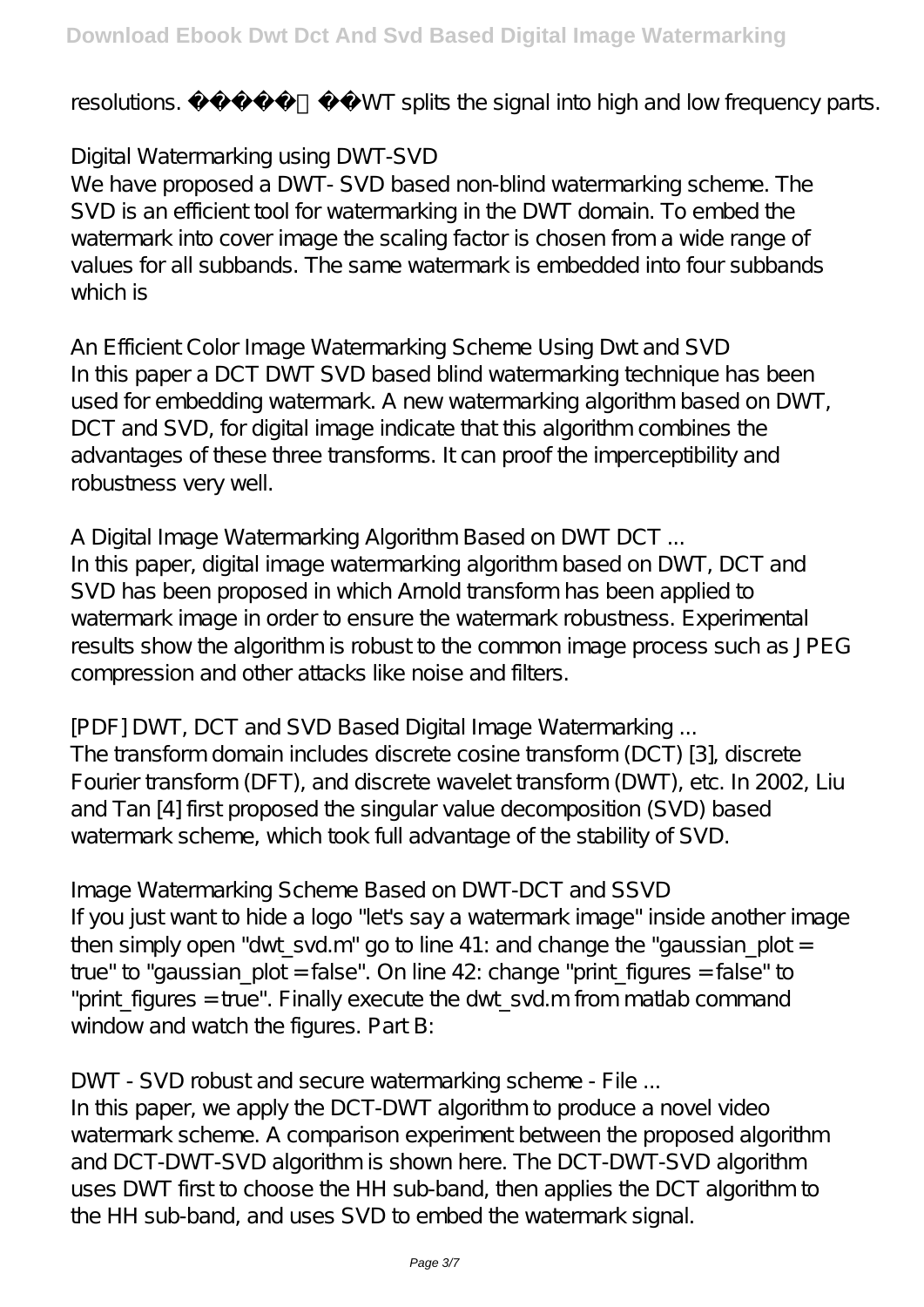Robust video watermarking using a hybrid DCT-DWT approach ... Abstract. This paper presents digital image watermarking and review of five recently proposed ap-proaches. These approaches are based on Singular Value Decomposition (SVD), Discrete Wavelet Trans-form (DWT) and Discrete Cosine Transform (DCT).

CiteSeerX — Search Results — A Digital Watermarking Scheme ... Two widely used image compression standards are JPEG and JPEG2000. The former is based on the discrete cosine transform (DCT), and the latter is based on discrete wavelet transform (DWT). Many watermarking schemes which are robust against compression have been developed using

A robust and secure watermarking scheme based on singular ... Commonly used frequency-domain transforms are the Discrete Cosine Transform (DCT), Discrete Wavelet Transform (DWT), Discrete Fourier Transform (DFT) and Singular Value Decomposition (SVD). Of the frequency domain transforms, DCT and SVD increase the factor result that helps to achieve effective watermarking.

*Implementation and performance analysis of DCT DWT SVD based watermarking algorithms for Color image* **SVD: Image Compression [Matlab]** Combined DWT-DCT based Video Watermarking Algorithm using Arnold Transform Technique Image Compression with Wavelets (Examples in Python) *DHS MATLAB Projects A Robust Digital Image Watermarking Scheme Using Hybrid DWT DCT SVD Technique* **Singular Value Decomposition (SVD) and Image Compression SVD and Alignment: A Cautionary Tale** *Singular Value Decomposition (SVD): Dominant Correlations* Singular Value Decomposition (SVD): Overview *Unitary Transformations and the SVD [Python]* Randomized Singular Value Decomposition (SVD) Singular Value Decomposition (SVD): Matrix Approximation SKlearn PCA, SVD Dimensionality Reduction Linear Systems of Equations, Least Squares Regression, Pseudoinverse Computing the Singular Value Decomposition **What eigenvalues and eigenvectors mean geometrically** *Gram-Schmidt Orthogonalization | MIT 18.06SC Linear Algebra, Fall 2011* SVD: Eigenfaces 1 [Python] Singular Value Decomposition (the SVD) *SVD: Eigenfaces 1 [Matlab] Unitary Transformations and the SVD [Matlab]* **SVD and Optimal Truncation** SVD Method of Snapshots SVD: Image Compression [Python] *Singular Value Decomposition (SVD): Mathematical Overview SVD: Eigen Action Heros [Matlab]* **Principal Component Analysis (PCA)** Dwt Dct And Svd Based

DWT, DCT and SVD Based Digital Image Watermarking Abstract: With the rapid development of multimedia and computer technology, images, audio, text and video can be more easily produced, processed as well as stored by digital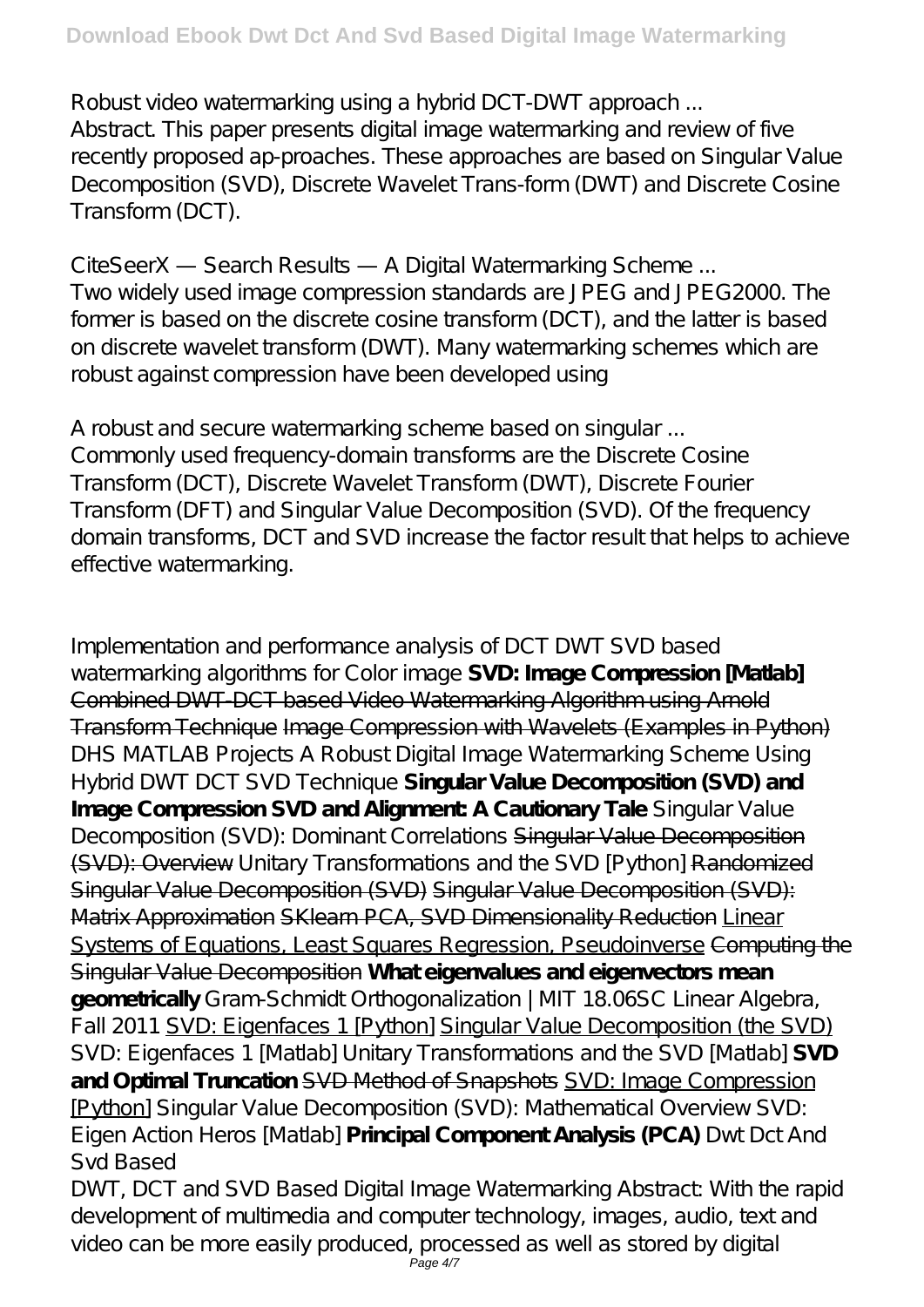devices in recent years. To conceal data in transmitting message for preventing the illegal copying or to protect the ...

DWT, DCT and SVD Based Digital Image Watermarking - IEEE ... In the proposed watermarking technique, A DWT, DCT and SVD based hybrid watermarking technique is formulated. In this subsection, we have described the watermark embedding and extraction process by using flowchart and algorithmically. 3.1. Watermark Embedding Procedure Figure 2. Watermark embedding process 3.2. Watermark Extraction Procedure Host Image

## A DWT, DCT AND SVD BASED WATERMARKING TECHNIQUE TO PROTECT ...

The commonly present disadvantages in traditional watermarking techniques such as inability to withstand attacks are absent in SVD based algorithms. They offer a robust method of watermarking with minimum or no distortion. DCT based watermarking techniques offer compression while DWT based compression offer scalability.

DWT-DCT-SVD based watermarking - IEEE Conference Publication In this article, a new DWT-SVD and DCT with Arnold Cat Map encryption based robust and blind watermarking scheme is proposed for copyright protection. The proposed scheme solves the most frequently occurring watermarking security problems in Singular Value Decomposition (SVD) based schemes which are unauthorized reading and false-positive detection.

DWT-SVD and DCT based robust and blind watermarking scheme ... In this present work the entire video of IVUS is split into frames and application of Discrete Wavelet Transformation (DWT), Discrete Cosine Transformation (DCT) followed by Singular Value...

(PDF) DWT-DCT-SVD based intravascular ultrasound video ... DCT based watermarking techniques offer compression while DWT based compression offer scalability. Thus all the three desirable properties can be utilized to create a new robust watermarking...

DWT-DCT-SVD based watermarking - researchgate.net The method used is based on three different sub algorithms: Sub algorithm 1: DCT coefficients is applied in the D sub layer of the host image. Sub-algorithm 2: Singular Value Decomposition (SVD) is applied in the A sub- layer of the host image.

ADAPTIVE WATERMARKING BASED ON DWT/DCT/SVD In this paper, an algorithm for multiple watermarking based on discrete wavelet Page 5/7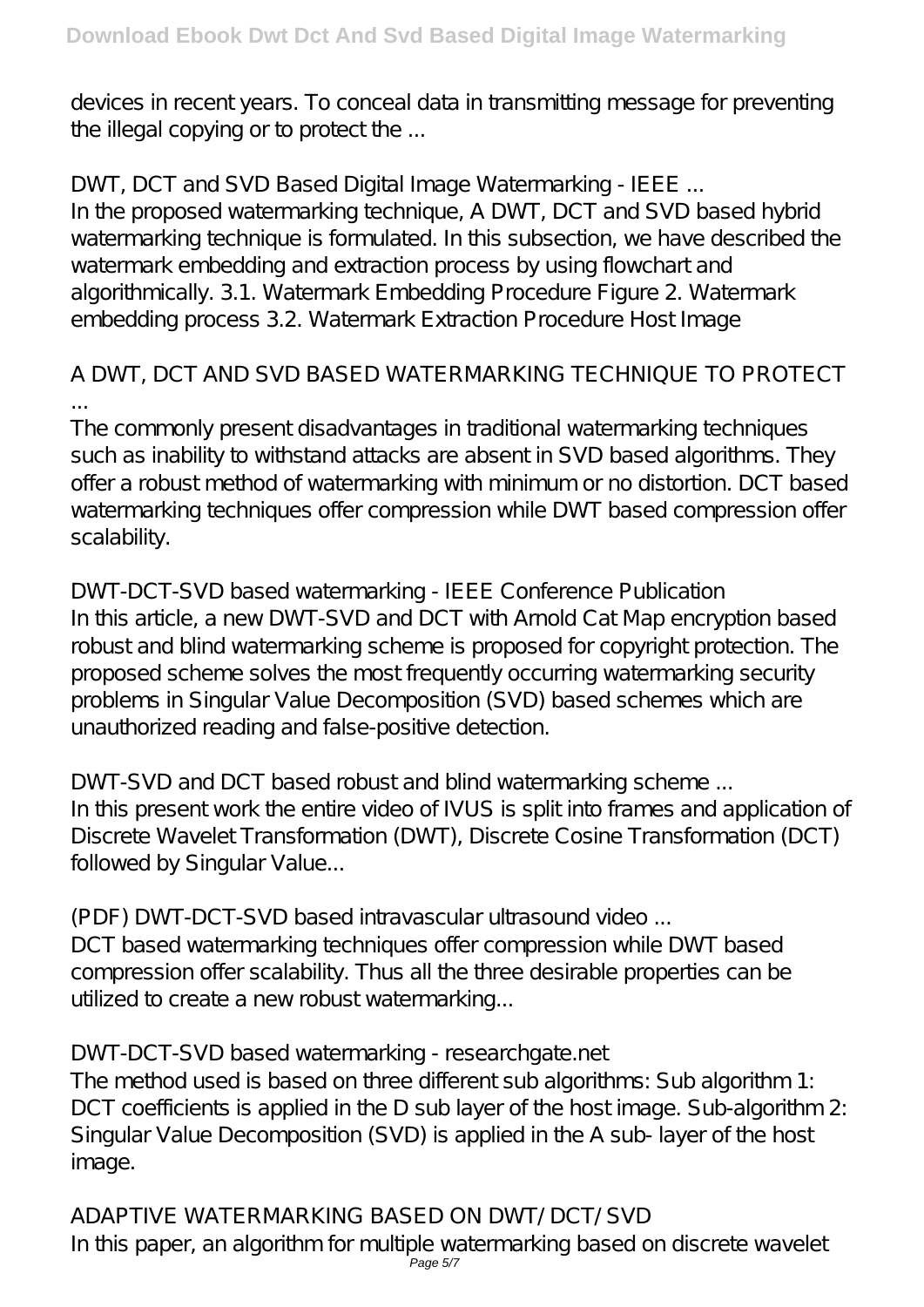transforms (DWT), discrete cosine transform (DCT) and singular value decomp For identity authentication purpose, the proposed method uses three watermarks in the form of medical Lump image watermark, the doctor signature/identification code and diagnostic information of the patient as the text watermarks.

A proposed secure multiple watermarking technique based on ...

A DWT- and SVD-based watermarking scheme has been reported by Li and Zhu, in which the method utilizes Zernike moments and invariant centroid to estimate the geometric distortions such as flipping, translation, scaling, rotation, and RST. Then, the attacked image is recovered to extract the watermark.

A robust image watermarking method based on DWT, DCT, and ... DWT (Discrete Wavelet Transform) Discrete Wavelet transform (DWT) is a mathematical tool for hierarchically decomposing an image. It decomposes a signal into a set of basis functions, called wavelets. Its multi-resolution analysis (MRA) analyzes the signal at different frequencies giving different resolutions. The DWT splits the signal into high and low frequency parts.

Digital Watermarking using DWT-SVD

We have proposed a DWT-SVD based non-blind watermarking scheme. The SVD is an efficient tool for watermarking in the DWT domain. To embed the watermark into cover image the scaling factor is chosen from a wide range of values for all subbands. The same watermark is embedded into four subbands which is

An Efficient Color Image Watermarking Scheme Using Dwt and SVD In this paper a DCT DWT SVD based blind watermarking technique has been used for embedding watermark. A new watermarking algorithm based on DWT, DCT and SVD, for digital image indicate that this algorithm combines the advantages of these three transforms. It can proof the imperceptibility and robustness very well.

A Digital Image Watermarking Algorithm Based on DWT DCT ... In this paper, digital image watermarking algorithm based on DWT, DCT and SVD has been proposed in which Arnold transform has been applied to watermark image in order to ensure the watermark robustness. Experimental results show the algorithm is robust to the common image process such as JPEG compression and other attacks like noise and filters.

[PDF] DWT, DCT and SVD Based Digital Image Watermarking ... The transform domain includes discrete cosine transform (DCT) [3], discrete Fourier transform (DFT), and discrete wavelet transform (DWT), etc. In 2002, Liu and Tan [4] first proposed the singular value decomposition (SVD) based Page 6/7